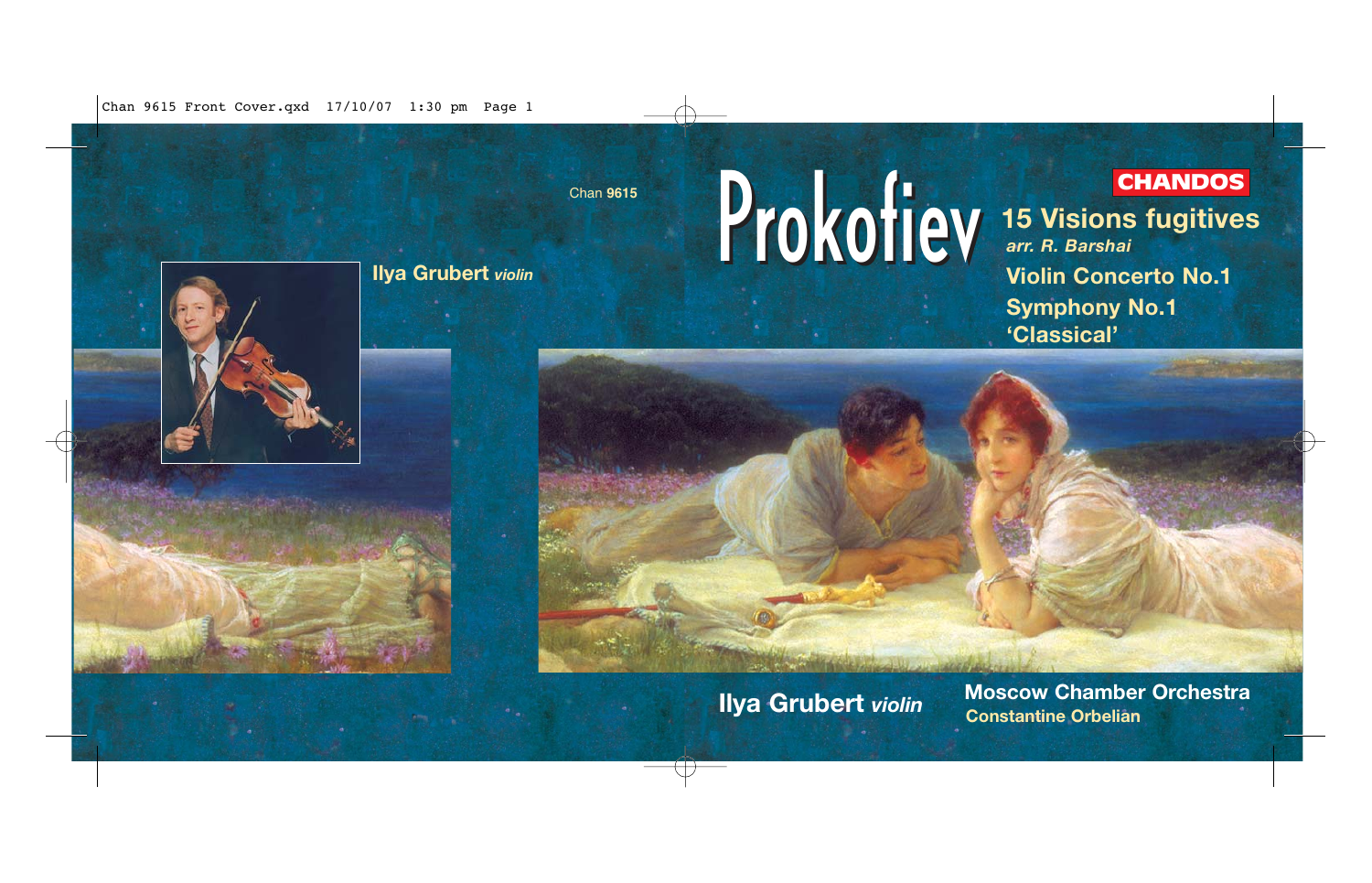

**Sergey Prokofiev**

# **Sergey Sergeyevich Prokofiev** (1891–1953)

## **Concerto for Violin and Orchestra**

3 2 1

| No. 1, Op. 19 <sup>*</sup>           | 20:56 |
|--------------------------------------|-------|
| in D major · D-Dur · ré majeur       |       |
| Andantino                            | 9.29  |
| Scherzo: Vivacissimo<br>$\mathbf{u}$ | 3:51  |
| Moderato                             | 7:28  |
|                                      |       |

|                                         |    | from 20 Visions fugitives, Op. 22             | 17:54 |
|-----------------------------------------|----|-----------------------------------------------|-------|
|                                         |    | (arr. for string orchestra by Rudolf Barshai) |       |
|                                         | 1  | Largamente                                    | 1:07  |
| 5                                       | 2  | Andante -                                     | 1:31  |
| 6                                       | 3  | Allegretto -                                  | 1:10  |
| $\overline{7}$                          | 4  | Animato                                       | 0:59  |
| $\begin{array}{c}\n8 \\ 9\n\end{array}$ | 5  | Molto giocoso                                 | 0:29  |
|                                         | 6  | Con eleganza                                  | 0:45  |
| 10                                      | 8  | Commodo                                       | 1:23  |
| $\frac{11}{12}$                         | 9  | Allegretto tranguillo                         | 1:26  |
|                                         | 10 | Ridiculosamente                               | 1:02  |
| $\overline{13}$                         | 11 | Con vivacita                                  | 1:03  |
| $\frac{14}{2}$                          | 12 | Assai moderato                                | 1:25  |
| 15                                      | 13 | Allegretto                                    | 0:42  |
| $\overline{16}$                         | 14 | Feroce                                        | 1:03  |
| $17\overline{ }$                        | 15 | Inquieto                                      | 1:00  |
| 18                                      | 16 | Dolente                                       | 2:19  |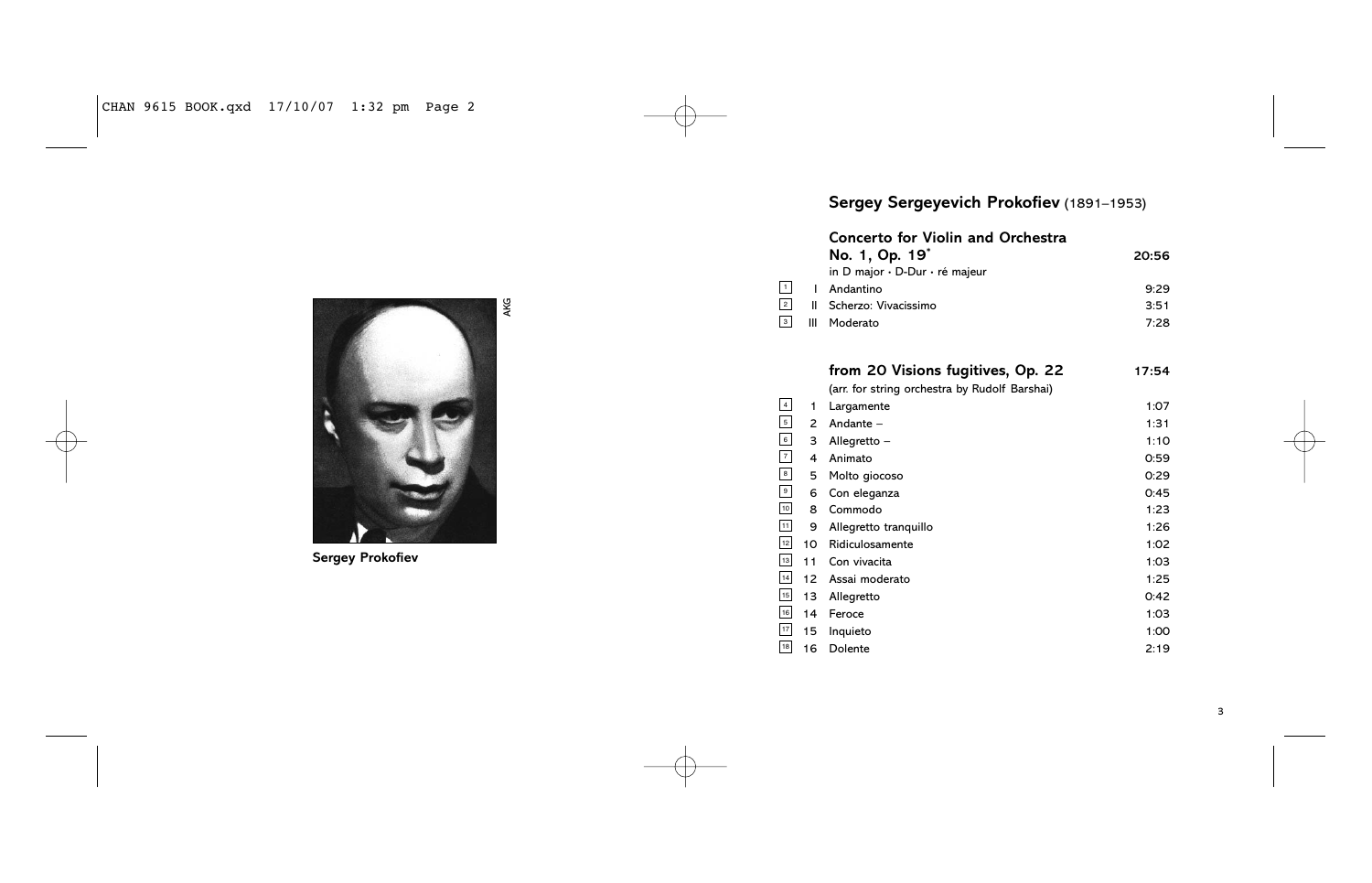**Symphony No. 1 'Classical', Op. 25 14:55** in D major • D-Dur • ré majeur I Allegro 4:31 II Larghetto 4:33 III Gavotte: Non troppo allegro 1:42  $\frac{22}{10}$  IV Finale: Molto vivace 3:59 **TT 54:00** 21 20 19

> **Ilya Grubert** violin\* **Moscow Chamber Orchestra Constantine Orbelian**

**Sergey Prokofiev: Visions fugitives etc.**

1917, the year of the First Violin Concerto, the 'Classical' Symphony and the completion of the *Visions fugitives*, was a significant one for Prokofiev: not so much for the revolutionary upheavals which were soon to drive him abroad, but rather in that it marked the first culmination of his lyrical genius. Of the four lines along which the composer of the 1941 autobiography considered his work to have developed – the classical, the modern, the toccata or 'motor' line and the lyrical – the last certainly took the longest to be noted. And its first blossoming could not be stressed by the loyal Soviet composer in 1941: instead he had to admit that the febrile spirit of the February revolution had had little immediate impact on his music, and to claim the halfminute of frantic pianistic activity in the nineteenth of the *Visions fugitives* – one of the five left untouched by Barshai in his string transcriptions – as reflecting 'the feeling of the crowd rather than the inner essence of the revolution'.

The two most familiar works on this disc, however, were completed in productive isolation. Begun as a Concertino in 1915 and unperformed until 1923, when a modish Parisian audience dismissed it as

'Mendelssohnism and the like', the **First Violin Concerto** was orchestrated during a river journey Prokofiev took to Siberia during the turbulent spring of 1917. 'The [river] Kama is wild, virginally pure and incredibly beautiful here', he wrote at the time, and the same could be said for the long, silk-spinning melody dreamed up by the soloist in the first few bars (in fact, it belongs to the 1915 sketches incorporated into the work). Its transformations during the course of the Concerto are especially magical: the first features the theme on flute against harp and solo violin towards the end of the opening movement, while the second involves an even more elaborate filigree texture emerging from the conflicts of the finale.

Elsewhere the Concerto bears the stamp of Prokofiev's barbed *enfant terrible* characteristics. The scherzo runs wild with every conceivable effect for the soloist – *pizzicato*, harmonics, *spiccato* (or *staccato* bowing) and *sul ponticello* (playing close to the bridge of the instrument) – as well as imaginative orchestral strokes such as rushing clarinet figurations, pulsing horns and baleful tuba. The opening of the finale, with its curious tension between the violinist's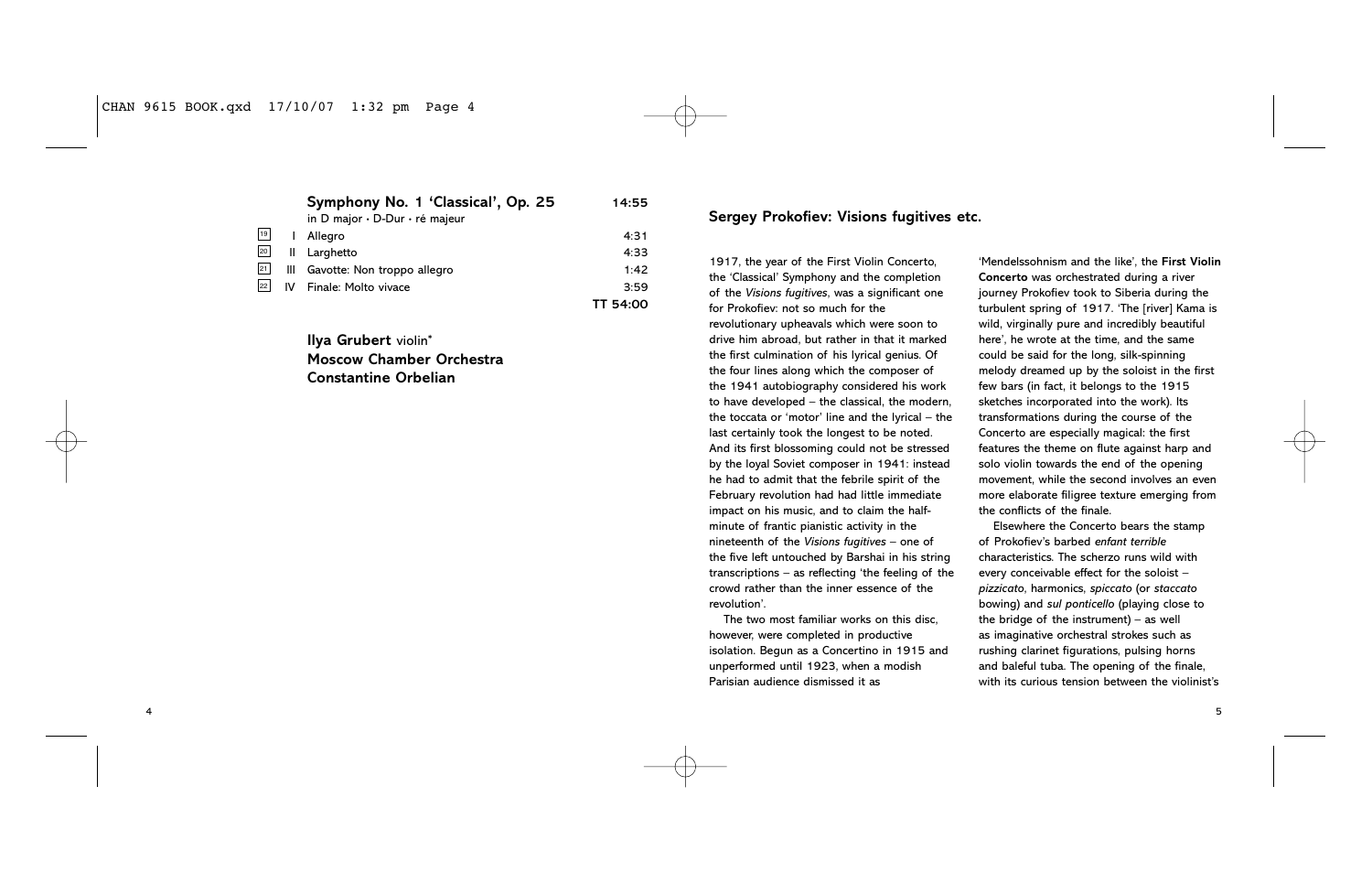*cantabile* melody and the dry, tick-tocking accompaniment looks forward to the ambiguous slow movement of the Second Violin Concerto, composed nearly twenty years later under very different circumstances.

Forthright waspishness plays an even smaller part in the **Visions fugitives**, which Prokofiev looked back on as initiating a 'softening of temper' in 1915 following the conscious modernism of the *Sarcasms* (also for solo piano) and the colossal barbarisms of the Second Piano Concerto. The title (in Russian *Mimolyotnosti*, 'transiences') suggests the introspection to which these short, elliptical impressions most often incline and is drawn from lines by a poet whose words Prokofiev had already set to music in several songs, Konstantin Balmont:

- In every fugitive vision
- I see whole worlds;
- They change endlessly
- Flashing in playful rainbow colours.

The withdrawn quality is beautifully preserved in Rudolf Barshai's arrangement of fifteen out of the twenty pieces, made in 1962 for his own Moscow Chamber Orchestra. The lyrical heart of the series remains Prokofiev's No. 8 (seventh in Barshai's sequence), where the simple melody gains extra expressive impact on its return by the delayed appearance of the first violins. Elsewhere, Barshai is rightly

careful not to unleash string effects for their own sake, though the rushing middle section of No. 4 in this guise is surprisingly prophetic of the slithery spirit-raising in the infernal opera *The Fiery Angel*. Otherwise, the music virtually scores itself; what could be more fitting, or more spellbinding, than the dialogue of upper and softest lower strings at the beginning?

The piano as a vehicle for first compositional thoughts played no part in the **'Classical' Symphony**; Prokofiev left his own instrument behind when he left Petrograd (as St Petersburg was by this time known) for the country in the summer of 1917. Its absence was an important factor, he later reflected, in the strength of the Symphony's inspirations: …until this time I had always composed at the

piano, but I noticed that thematic material composed without the piano was often better. Another was the resolution to follow the teachings of the only professor of composition at the Petrograd Conservatory he had truly respected, Nikolai Tcherepnin, and make his own exercise in the style of Haydn. Homages to the eighteenth century were to proliferate in his music, especially in the stage works; but none are as pure in their intentions. Prokofiev was at pains to stress that it was, after all, an exercise not to be repeated, noting his differences with Igor Stravinsky in the early 1920s: 'I didn't approve of taking

over another composer's style as one's own. I… had written a "Classical" Symphony, but only in passing.'

Whatever the nature of the consequences, the homage to Haydn is affectionate, the orchestral palette clean and clear – mostly spry dialogues between strings and wind, though the brass does bring us forcefully into the twentieth century in the first movement development. Prokofiev wrote the famous *Gavotte*, later to be protracted beyond its natural length as exit-music for the guests in *Romeo and Juliet*, in 1916, following it up with the first movement and the limpid *Larghetto*, and reflecting the untroubled sunshine of that 1917 summer holiday in the high spirits of the finale. His last goodhumoured tribute to eighteenth-century manners was to go through the last movement and free it of every minor chord.

#### **© 1998 David Nice**

**Ilya Grubert** first received international acclaim when he won the Silver Medal at the Jean Sibelius Competition in Helsinki in 1975. He then went on to receive the Grand Prize at the International Paganini Compeition in Genoa, Italy. In 1978 he was awarded the First Prize and Gold Medal at the International Tchaikovsky Competition in Moscow. Ilya Grubert has performed in recitals, at festivals

and as soloist with major orchestras such as the Vienna Symphony Orchestra, the Rotterdam Philharmonic, the Moscow Philharmonic, the Netherlands Philharmonic and the New Jersey Symphony Orchestra under such conductors as Gennady Rozhdestvensky, Dmitri Kitajenko, Maxim Shostakovich and Mariss Jansons.

One of the world's greatest ensembles, the **Moscow Chamber Orchestra** celebrated its fortieth anniversary in the 1995/96 season. The orchestra was founded in 1956 by the renowned conductor and violist Rudolf Barshai who had brought together the most talented musicians in Moscow. The orchestra has attracted some of Russia's greatest soloists including Mstislav Rostropovich and Sviatoslav Richter and it has made numerous recordings. After Barshai's emigration the Orchestra's Musical Directors were the eminent violinists Igor Bezrodny, Victor Tretiakov and Andre Korsakov and in 1991 Constantine Orbelian took up the position, the first American to lead an ensemble in Russia.

American conductor **Constantine Orbelian** has held the position of Music Director and Conductor of the Moscow Chamber Orchestra since 1991. Brought up in San Francisco where he also studied at the Conservatory, he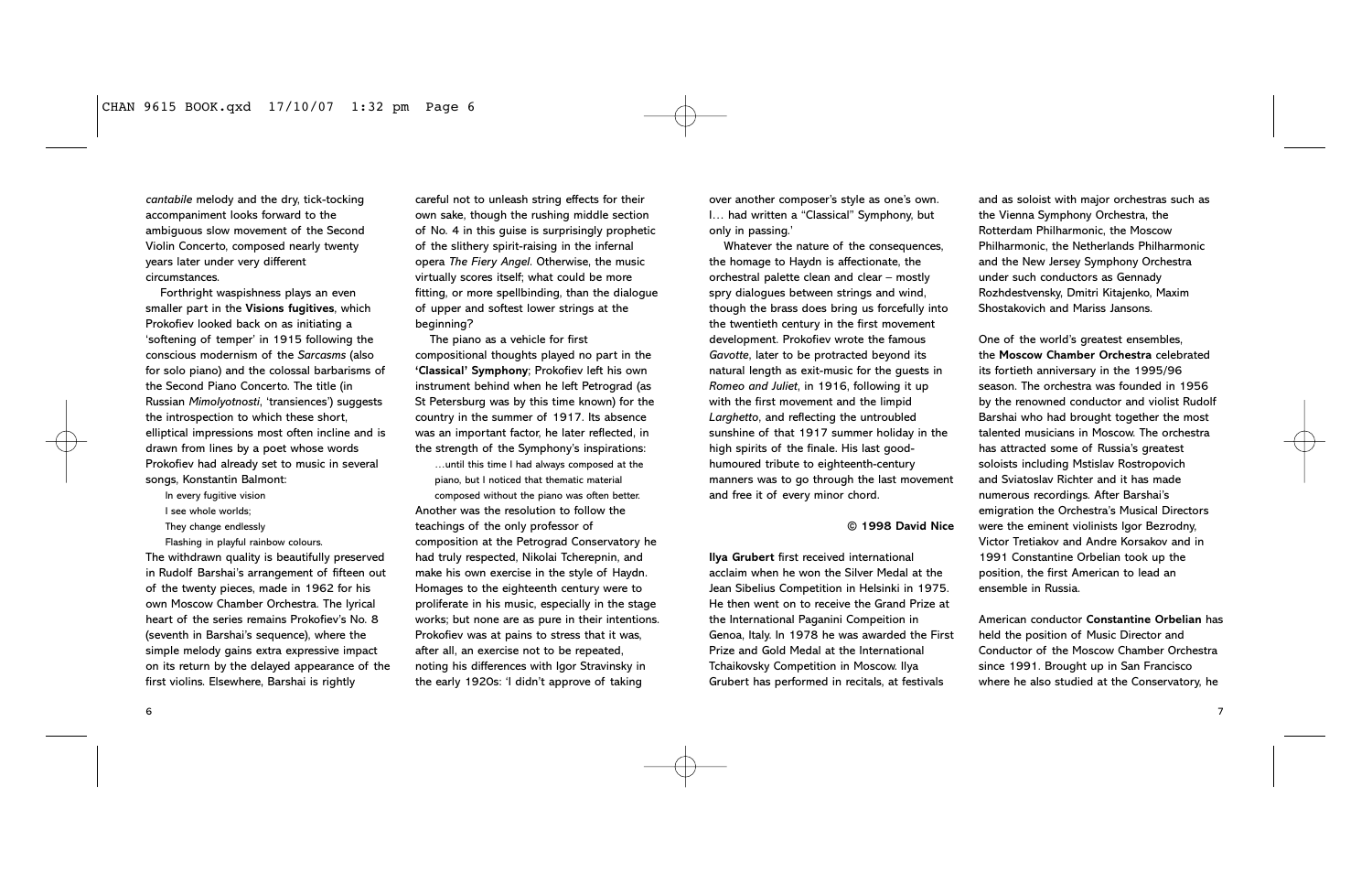subsequently attended the Juilliard School of Music. As a pianist he has performed in America, Europe, Asia and Australia and he has appeared with many of the world's best orchestras. As Music Director of the Moscow Chamber Orchestra Constantine Orbelian has

8

performed in some of Europe's most prestigious concert halls including Amsterdam's Concertgebouw, the Berlin Schauspielhaus and the Queen Elizabeth Hall in London, and he and the orchestra undertake regular tours abroad.

## **Sergey Prokofjew: Visions fugitives usw.**

1917, das Jahr des Ersten Violinkonzerts, der "Klassischen" Sinfonie und der Fertigstellung der *Visions fugitives*, war bedeutsam für Prokofjew, nicht so sehr wegen der Revolutionswirren, die ihn bald darauf ins Ausland treiben sollten, sondern weil es von der ersten Kulmination seines lyrischen Genies gekennzeichnet war. Von den vier Grundlinien, an denen sich nach Ansicht des Verfassers der Autobiographie von 1941 sein Schaffen entlangentwickelt hatte – die klassische, die moderne, die Toccata- oder "motorische" und die lyrische Linie – brauchte letztere sicherlich am längsten, um bemerkt zu werden. Auch konnte der staatstreue sowjetische Komponist ihr Knospen 1941 nicht besonders hervorheben. Statt dessen war er zuzugeben gezwungen, daß der fiebrige Geist der Februarrevolution sich kaum direkt auf seine Musik ausgewirkt hatte, und mußte die Behauptung aufstellen, daß die halbe Minute heftiger pianistischer Aktivität in der neunzehnten der *Visions fugitives* – der einzigen, die Barschai bei seinen Streicherbearbeitungen unangetastet gelassen hat – "eher die Gefühle der Menge als die innere Essenz der Revolution" widerspiegele.

Die beiden bekanntesten Werke auf der vorliegenden CD entstanden dagegen in produktiver Abgeschiedenheit. Das **Erste Violinkonzert**, 1905 als Concertino begonnen und erst 1923 unaufgeführt, als ein modebewußtes Pariser Publikum es als "Mendelssohnismus und dergleichen" abtat, wurde während einer Flußfahrt nach Sibirien orchestriert, die Prokofjew im turbulenten Frühjahr 1917 unternahm. "Die Kama [der Fluss] ist hier wild, jungfräulich rein und unglaublich schön", schrieb er damals, und das gleiche ließe sich über die lange, wie gesponnene Seide klingende Melodie sagen, die der Solist in den ersten paar Takten erträumt (tatsächlich handelt es sich um eine der Skizzen von 1915, die in das Werk eingearbeitet wurde). Ihre Verwandlungen im Lauf des Konzerts sind besonders zauberhaft: Die erste zeichnet sich dadurch aus, daß das Thema gegen Ende der Eröffnung des Satzes vor dem Hintergrund von Harfe und Solovioline auf der Flöte erklingt, die zweite durch eine noch kunstvollere Filigranstruktur, die aus den Konflikten des Finales erwächst.

An anderer Stelle trägt das Konzert den Stempel der Widerborstigkeit des *enfant*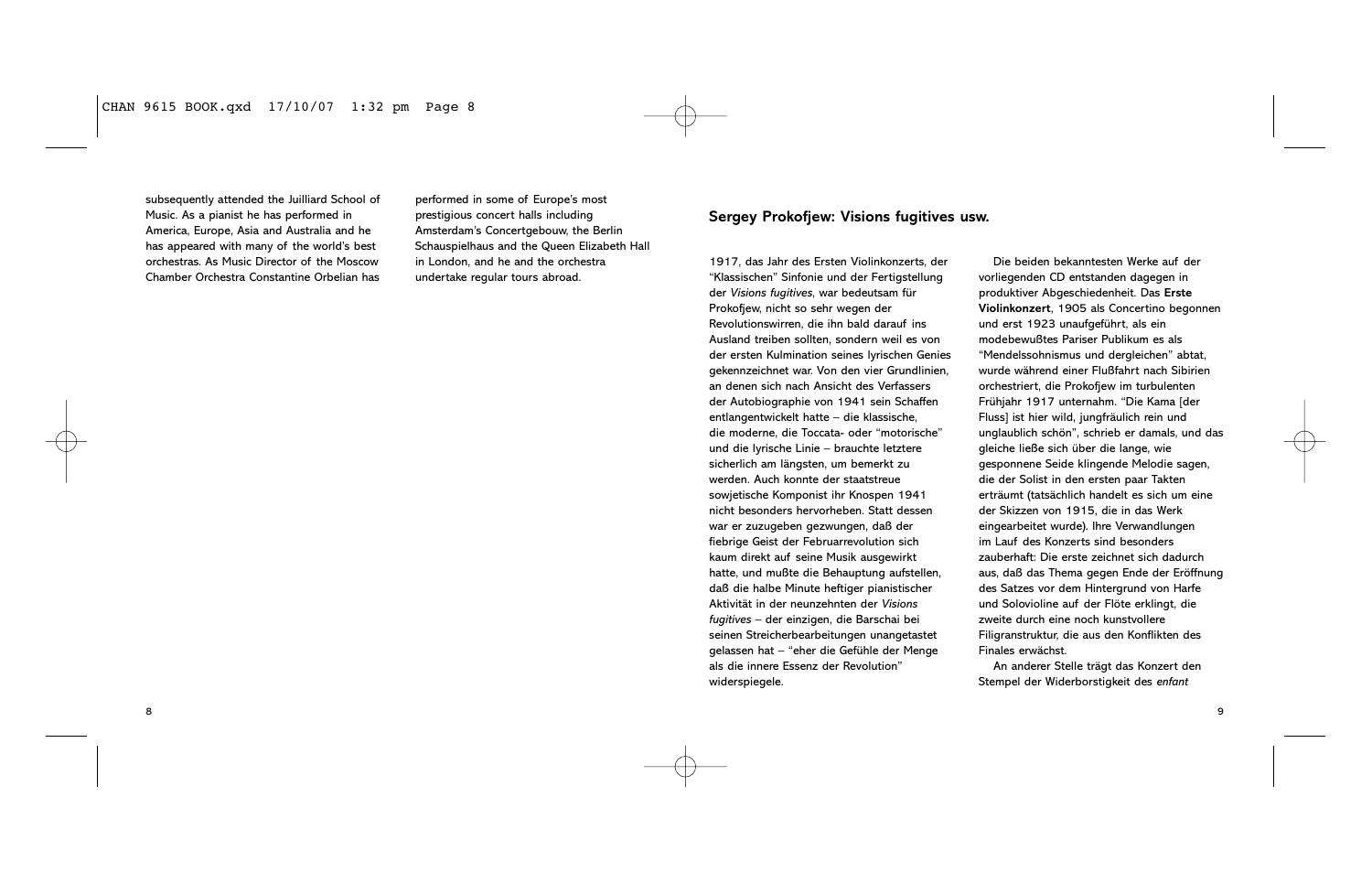*terrible* Prokofjew. Das Scherzo tobt sich aus und bringt jeden nur denkbaren Effekt für den Solisten – *Pizzicato*, Flageolett, *Spiccato* (jeder Ton wird abgesetzt mit einem neuen Bogenstrich gespielt) und *Sul ponticello* (Spiel mit nahe am Steg angesetztem Bogen) – sowie Kunstgriffe des Orchesters wie hastende Klarinettenfiguren, puliserende Hörner und unheilvolle Tuba. Die Einleitung des Finales mit ihrer eigenartigen Spannung zwischen der *Cantabile*-Melodie des Violinisten und der trockenen Ticktackbegleitung läßt an den vieldeutigen langsamen Satz des Zweiten Violinkonzerts denken, der fast zwanzig Jahre später unter ganz anderen Umständen komponiert wurde.

Unverhohlene Reizbarkeit kommt noch weniger zum Tragen in den **Visions fugitives**, in denen Prokofjew im Rückblick auf 1915 nach dem bewußten Modernismus der (ebenfalls für Soloklavier komponierten) *Sarkasmen* und die kolossale Barbarei des Zweiten Klavierkonzerts "eine gewisse Mäßigung des Temperaments" feststellte. Der Titel (russisch *Mimolyotnosti*,

"Vorbeifliegendes") deutet die Besinnung an, zu der diese kurzen elliptischen Impressionen am häufigsten neigen, und zitiert Konstantin Balmont, einen Dichter, dessen Texte Prokofjew schon in mehreren Liedern vertont hatte:

In jeder flüchtigen Vision Erblick ich ganze Welten, Ewiges Wechselspiel Der Regenbogenfarben.

Das nach innen Gekehrte wurde wunderschön gewahrt in Rudolf Barschais Bearbeitung von fünfzehn der zwanzig Stücke, die er 1962 für sein Moskauer Kammerorchester unternahm. Das lyrische Herz der Reihe ist und bleibt Prokofjews Nr. 8 (das siebte Stück in Barschais Abfolge), wo die schlichte Melodie bei ihrer Rückkehr durch den verzögerten Einsatz der ersten Violinen zusätzliche Ausdruckskraft gewinnt. Anderswo hütet sich Barschai mit Recht davor, Streichereffekte um ihrer selbst willen zu entfesseln, obwohl der eilige Mittelteil der Nr. 4 in dieser Gestalt überraschend prophetisch die schlüpfrige Stimmungsmache der teuflischen Oper *Der feurige Engel* vorwegnimmt. Ansonsten instrumentiert sich die Musik praktisch selbst; was könnte passender oder packender sein als der Dialog der höheren und besonders leise spielenden tieferen Streicher zu Beginn?

Das Klavier als Träger erster kompositorischer Gedanken spielte keine Rolle in der "Klassischen" Sinfonie; Prokofjew ließ sein persönliches Instrument zurück, als er im Sommer 1917 aus Petrograd (wie St. Petersburg damals hieß) aufs Land zog. Sein Fehlen war, wie er später überlegte, ein

wesentlicher Faktor, der die Stärke der Eingebung der Sinfonie bestimmte:

…bis dahin hatte ich immer am Klavier komponiert, doch mir fiel auf, daß ohne das Klavier geschaffenes thematisches Material oft besser war.

Ein zweiter Faktor war der Entschluß, den Lehren Nikolai Tscherepnins zu folgen, des einzigen Kompositionsprofessors am Petrograder Konservatorium, den er wahrhaft respektiert hatte, und zu seiner eigenen Übung im Stile Haydns zu komponieren. Ehrbezeugungen gegenüber dem 18. Jahrhundert sollten in seiner Musik, vor allem in den Bühnenwerken, später vermehrt vorkommen; aber keine ist von der Intention her so rein. Prokofjew hat keine Mühe gescheut, zu betonen, daß es sich um eine nicht zu wiederholende Übung handelte, und seine Differenzen mit Strawinski in den frühen zwanziger Jahren angesprochen: "Ich war dagegen, den Stil eines anderen Komponisten als seinen eigenen zu übernehmen. Ich… hatte eine 'Klassische' Sinfonie geschrieben, aber nur nebenbei."

Wie immer die Konsequenzen aussahen, die Hommage an Haydn erfolgt liebevoll, die Orchesterpalette ist sauber und klar – überwiegend muntere Dialoge zwischen Streichern und Bläsern, nur dass uns die Blechbläser in der Durchführung des ersten Satzes mit Nachdruck ins 20. Jahrhundert

versetzen. Prokofjew schrieb die berühmte *Gavotta*, die später als Abtrittsmusik für die Gäste in *Romeo und Julia* über ihre natürliche Dauer hinaus verlängert werden sollte, im Jahr 1916. Erst danach verfaßte er den ersten Satz und das helltönende *Larghetto* und gedachte des ungetrübten Sonnenscheins der Sommerfrische 1917 im beschwingten Finale. Sein letzter gut gelaunter Tribut an das achtzehnte Jahrhundert bestand darin, daß er den letzten Satz noch einmal durchging und ihn von jeglichem Mollakkord befreite.

> **© 1998 David Nice** Übersetzung: Anne Steeb/Bernd Müller

**Ilya Grubert** errang zum ersten Mal internationale Anerkennung, als er 1975 in Helsinki beim Jean-Sibelius-Wettbewerb die Silbermedaille gewann. Als nächstes wurde ihm der Große Preis beim Internationalen Paganini-Wettbewerb in Genoa verliehen. 1978 erhielt er den Ersten Preis und die Goldmedaille beim Internationalen Tschaikowsky-Wettbewerb in Moskau. Ilya Grubert ist bei Recitals aufgetreten, bei Festspielen und als Solist mit großen Orchestern, beispielsweise den Wiener Sinfonikern, dem Philharmonischen Orchester Rotterdam, den Moskauer Philharmonikern, dem Nederlands Philharmonisch Orkest und dem New Jersey Symphony Orchestra unter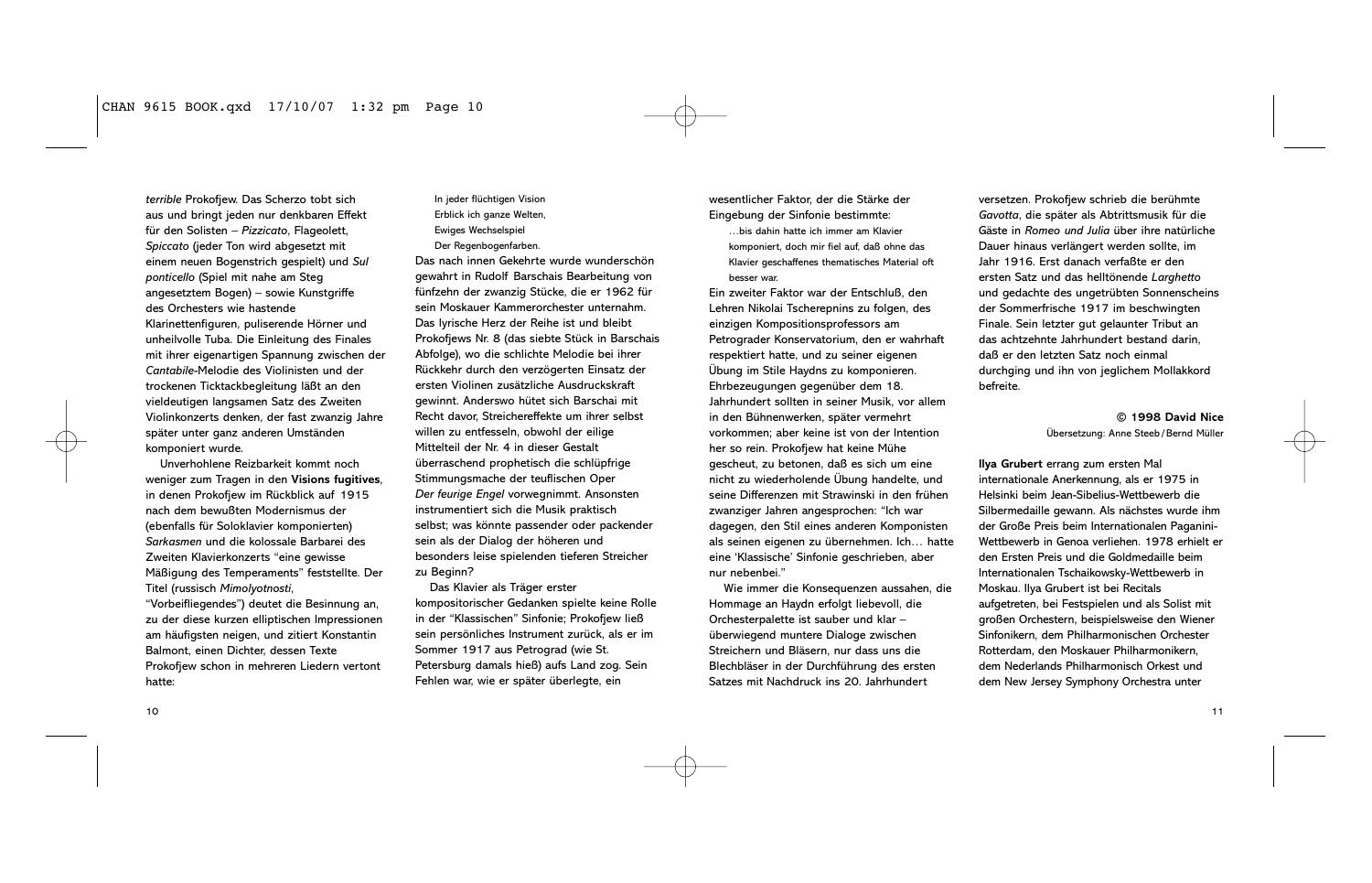Dirigenten wie Gennady Roschdestwenski, Dmitri Kitajenko, Maxim Schostakowitsch und Mariss Jansons.

Eines der großen Ensembles dieser Welt, das **Moskauer Kammerorchester**, feierte in der Saison 1995/96 sein vierzigjähriges Bestehen. Das Orchester wurde 1956 von dem renommierten Dirigenten und Violisten Rudolf Barschai gegründet, der die talentiertesten Musiker in Moskau zusammengebracht hatte. Das Orchester hat das Interesse einiger der bedeutendsten Solisten Rußlands erweckt, darunter Mstislaw Rostropowitsch und Swjatoslaw Richter, und zahlreiche Einspielungen vorgenommen. Nach Barschais Emigration waren als Musikdirektoren des Orchesters die hochangesehenen Violinisten Igor Besrodny, Viktor Tretjakow und Andre Korsakow tätig, und 1991 übernahm

Constantine Orbelian das Amt – der erste Amerikaner, der in Rußland ein Ensemble leitet.

Der amerikanische Dirigent **Constantine Orbelian** bekleidet seit 1991 das Amt des Musikdirektors und Dirigenten des Moskauer Kammerorchesters. Er ist in San Francisco aufgewachsen, wo er auch am Konservatorium studiert hat. Danach besuchte er die Juilliard School of Music. Als Pianist hat er in Amerika, Europa, Asien und Australien gespielt und bei vielen der besten Orchester der Welt gastiert. Als Musikdirektor des Moskauer Kammerorchesters ist er in berühmten Konzertsälen wie dem Amsterdamer Concertgebouw, dem Berliner Schauspielhaus und der Queen Elizabeth Hall in London aufgetreten. Er und das Orchester gehen regelmäßig auf Auslandstournee.

### **Sergey Prokofiev: Visions fugitives etc.**

1917, l'année du Premier concerto pour violon, de la Symphonie "classique" et de l'achèvement de *Visions fugitives* fut significative pour Prokofiev, pas tant à cause des soulèvements révolutionnaires qui devaient bientôt le chasser à l'étranger, que parce qu'elle vit son génie lyrique atteindre pour la première fois un sommet. D'après ce que mentionne le compositeur dans son autobiographie de 1941: des quatre directions qu'avait suivies le développement de son œuvre – classique, moderne, toccata ou ligne "moteur", et lyrique – la dernière fut certainement celle qui mit le plus de temps à être remarquée. Toutefois, le premier épanouissement de ce lyrisme ne pouvait être souligné par le compositeur soviétique loyal de 1941: au lieu de cela, il lui fallut admettre que l'esprit fiévreux de la révolution de février n'avait eu que peu d'impact immédiat sur sa musique, et prétendre que la demi-minute d'activité pianistique frénétique figurant dans la dix-neuvième *Vision fugitive* – une des cinq qui furent laissées intactes dans les transcriptions pour cordes de Barshai – reflétait "le sentiment de la foule plutôt que l'essence intime de la révolution".

Les deux œuvres les plus connues de ce disque furent néanmoins complétées dans un

isolement fructueux. Commencé sous forme de concertino en 1915, le **Premier concerto pour violon** dut attendre 1923 pour être joué pour la première fois et se trouver rejeté par un auditoire parisien à la mode, qui y vit "du Mendelssohnisme et d'autres choses du même acabit". L'œuvre fut orchestrée au cours d'un voyage fluvial que Prokofiev fit jusqu'en Sibérie durant le turbulent printemps 1917. "La [rivière] Kama est ici sauvage, d'une pureté virginale et d'une beauté incroyable", écrivit-il à l'époque et on pourrait dire la même chose de la longue mélodie filant comme la soie élaborée par le soliste durant les quelques premières mesures (elle provient en fait des esquisses de 1915 qui furent incorporées à l'œuvre). Elle subit des transformations particulièrement merveilleuses au cours du Concerto: la première présente, vers la fin du mouvement d'ouverture, le thème à la flûte se détachant sur harpe et violon solo, tandis que la seconde fait intervenir une texture en filigrane encore plus élaborée émergeant des conflits du finale.

Ailleurs le Concerto porte la marque du côté acerbe de Prokofiev, l'enfant terrible. Le scherzo se déchaîne permettant tous les effets imaginables au soliste – *pizzicato*, harmoniques, *spiccato* (ou coups d'archet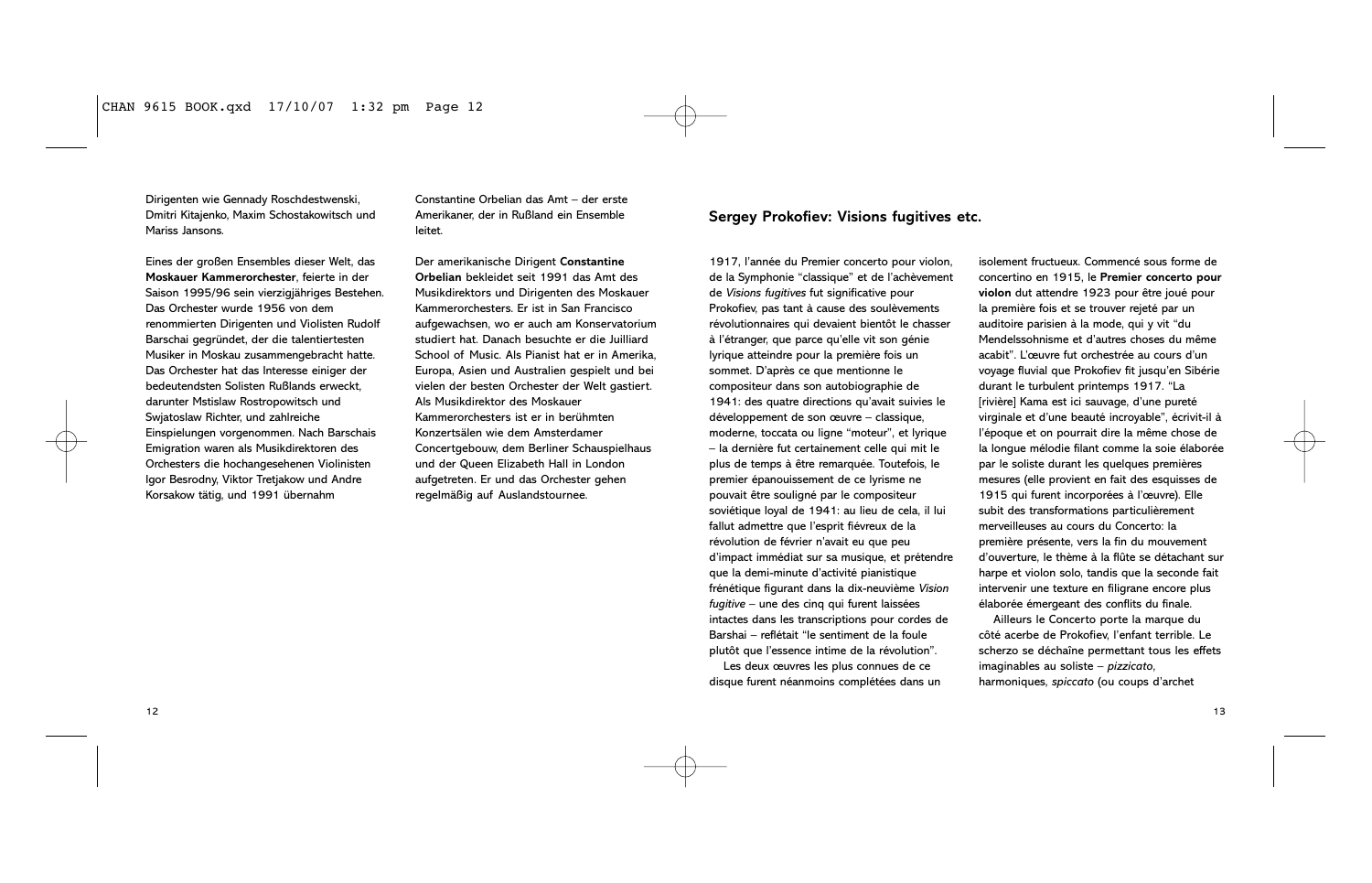*staccato*) et *sul ponticello* (jeu près du chevalet) – de même que des traits orchestraux pleins d'imagination comme des figurations précipitées à la clarinette, des cors vibrants et un tuba sinistre. L'ouverture du finale, où naît une curieuse tension entre la mélodie *cantabile* du violoniste et un accompagnement au tic-tac impassible, annonce le mouvement lent plein d'ambiguïté du Deuxième concerto pour violon, composé près de vingt années plus tard dans des circonstances bien différentes.

Le rôle joué par cette agressivité non déguisée se réduit encore dans **Visions fugitives**, œuvre dans laquelle Prokofiev voyait un début d'"apaisement de la colère" survenu en 1915, après le modernisme conscient de *Sarcasmes* (aussi pour piano seul) et les épisodes d'une barbarie colossale du Deuxième concerto pour piano. Le titre (en russe *Mimolyotnosti*, "choses qui s'enfuient") suggère l'introspection à laquelle ces brèves impressions elliptiques prédisposent le plus souvent et provient de vers écrits par un poète dont Prokofiev avait déjà mis les paroles en musique dans plusieurs mélodies, Konstantin Balmont:

Dans chaque vision fugitive Je vois des mondes entiers;

Ils changent sans fin

Etincelant des couleurs enjouées de l'arc-en-ciel. Ce côté introspectif est merveilleusement conservé dans l'arrangement de cinquante de

ces vingt pièces, qui fut réalisé en 1962 par Rudolf Barshai pour son Orchestre de chambre de Moscou. La pièce la plus lyrique de la série restant la *Vision* no 8 de Prokofiev (no 7 suivant l'ordre adopté par Barshai) où la mélodie toute simple gagne à son retour un impact expressif supplémentaire grâce à l'intervention retardée des premiers violons. Ailleurs, Barshai se montre à juste titre soucieux de ne pas déchaîner des effets de cordes à des fins gratuites, bien que, sous cet aspect, la section centrale effrénée de la vision no 4 prophétise étrangement la sinueuse et glissante évocation de l'esprit trouvée dans l'opéra infernal *L'ange de feu*. Autrement, la musique s'orchestre quasiment toute seule. Que pourrait-il y avoir de plus approprié ou de plus envoûtant que le dialogue du début où se répondent les cordes aiguës et les cordes graves les plus douces?

Dans la **Symphonie "classique"** le piano ne servit aucunement de véhicule aux premières pensées du compositeur: Prokofiev avait laissé son propre instrument derrière lui lorsqu'il avait quitté Pétrograd (nom alors donné à Saint-Pétersbourg) pour se rendre à la campagne, au cours de l'été 1917. Son absence fut un facteur important, remarqua-t-il plus tard, qui influa sur la force des inspirations de la symphonie: "jusqu'à cette époque, j'avais toujours composé au piano, mais je me rendis compte que le matériau

thématique composé sans l'aide du piano était souvent meilleur".

Un autre facteur fut sa résolution de mettre en pratique les enseigne-ments du seul professeur de composition du Conservatoire de Pétrograd, qu'il avait vraiment respecté, Nikolaï Tchérepnine, et faire son propre exercice de composition dans le style de Haydn. Les hommages au XVIIIe siècle devaient proliférer dans sa musique, particulièrement dans sa musique de scène; toutefois aucune de ses œuvres ne fait preuve d'une telle pureté d'intention. Prokofiev prit grand soin de souligner que c'était après tout un exercice qui ne se renouvellerait pas, notant les divergences d'opinions qu'il avait avec Igor Stravinski au début des années 20. "Je n'approuvais pas que l'on s'empare du style d'un autre compositeur pour en faire le sien. Moi, j'avais écrit une Symphonie "classique", mais seulement en passant."

Quelles qu'en aient été les conséquences, l'hommage rendu à Haydn y est affectueux, la palette orchestrale claire et nette – consistant en majeure partie de dialogues pleins d'allant entre cordes et bois, bien que les cuivres nous ramènent avec force au XXe siècle dans le développement du premier mouvement. C'est en 1916 que Prokofiev avait écrit la célèbre *Gavotte*, qui devait plus tard être prolongée au delà de sa durée normale pour servir de

musique de sortie aux invités de *Roméo et Juliette*, il la fit suivre du premier mouvement et du limpide *Larghetto*, puis laissa transparaître le paisible soleil qui illumina ces vacances de l'été 1917 dans la joyeuse vivacité du finale. Son dernier hommage bon enfant au XVIIIe siècle devait être de réexaminer le dernier mouvement pour le débarrasser de tous ses accords mineurs.

> **© 1998 David Nice** Traduction: Marianne Fernée

La première étape d'**Ilya Grubert** sur la voie de la reconnaissance internationale fut la remise de la Médaille d'Argent du Concours Jean Sibélius à Helsinki en 1975. Puis, il enchaîna avec le Grand Prix lors du Concours International Paganini de Gênes. En 1978, on lui décerna le Premier Prix et la Médaille d'Or du Concours International Tchaïkovsky de Moscou. Ilya Grubert s'est produit dans des récitals, des festivals et, en tant que soliste, avec les plus grands orchestres du monde tels que l'Orchestre symphonique de Vienne, le Philharmonique de Rotterdam, le Philharmonique de Moscou, le Philharmonique des Pays-Bas et, l'Orchestre symphonique du New-Jersey, dirigés par des chefs tout aussi prestigieux comme Gennady Rozhdestvensky, Dmitri Kitajenko, Maxim Chostakovitch ou Mariss Jansons.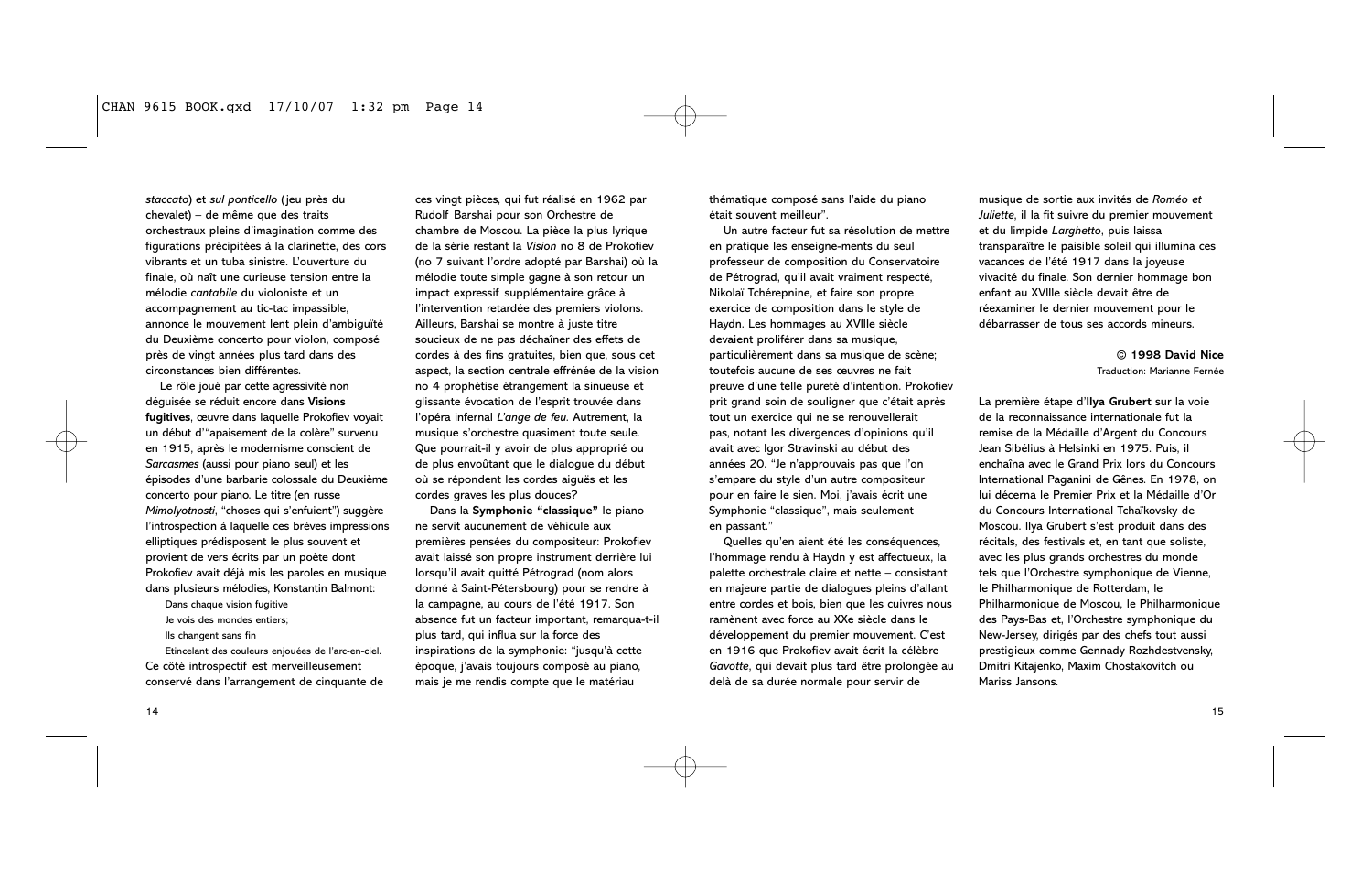L'un des plus grands ensembles du monde, l'**Orchestre de chambre de Moscou**, a célébré son quarantième anniversaire durant la saison 1995/96. L'orchestre fut fondé en 1956 par le chef et altiste de renom, Rudolf Barshai, qui avait réuni les musiciens les plus talentueux de Moscou. L'orchestre a, depuis, attiré les plus grands solistes russes comme Mstislav Rostropovitch et Sviatoslav Richter, et il a réalisé de nombreux enregistrements. A la suite de l'émigration de Barshai, la Direction musicale de l'Orchestre fut confiée aux éminents violonistes Igor Bezrodny, Victor Tretiakov et Andre Korsakov et, lorsqu'en 1991 Constantine Orbelian en reprit la charge, il fut le premier chef Américain à diriger un ensemble russe.

Depuis 1991, **Constantine Orbelian** assure les fonctions de Directeur musical et Chef de l'Orchestre de chambre de Moscou. Originaire de San Francisco, dont il fréquenta aussi le Conservatoire, il poursuivit ensuite ses études de musique à la Juilliard School. En tant que pianiste, il a eu l'occasion de jouer aux côtés des meilleurs orchestres du monde en Amérique, en Europe, en Asie et en Australie. Sa carrière de Directeur musical de l'Orchestre de chambre de Moscou, a amené Constantine Orbelian à se produire dans les plus prestigieuses salles de concert que connaisse l'Europe telles que le Concertgebouw d'Amsterdam, la Schauspielhaus de Berlin ainsi que le Queen Elizabeth Hall de Londres; en compagnie de son orchestre il entreprend régulièrement des tournées à l'étranger.

## **Moscow Chamber Orchestra on Chandos**



**Arutiunian** Violin Concerto Concertino for Piano Sinfonietta CHAN 9566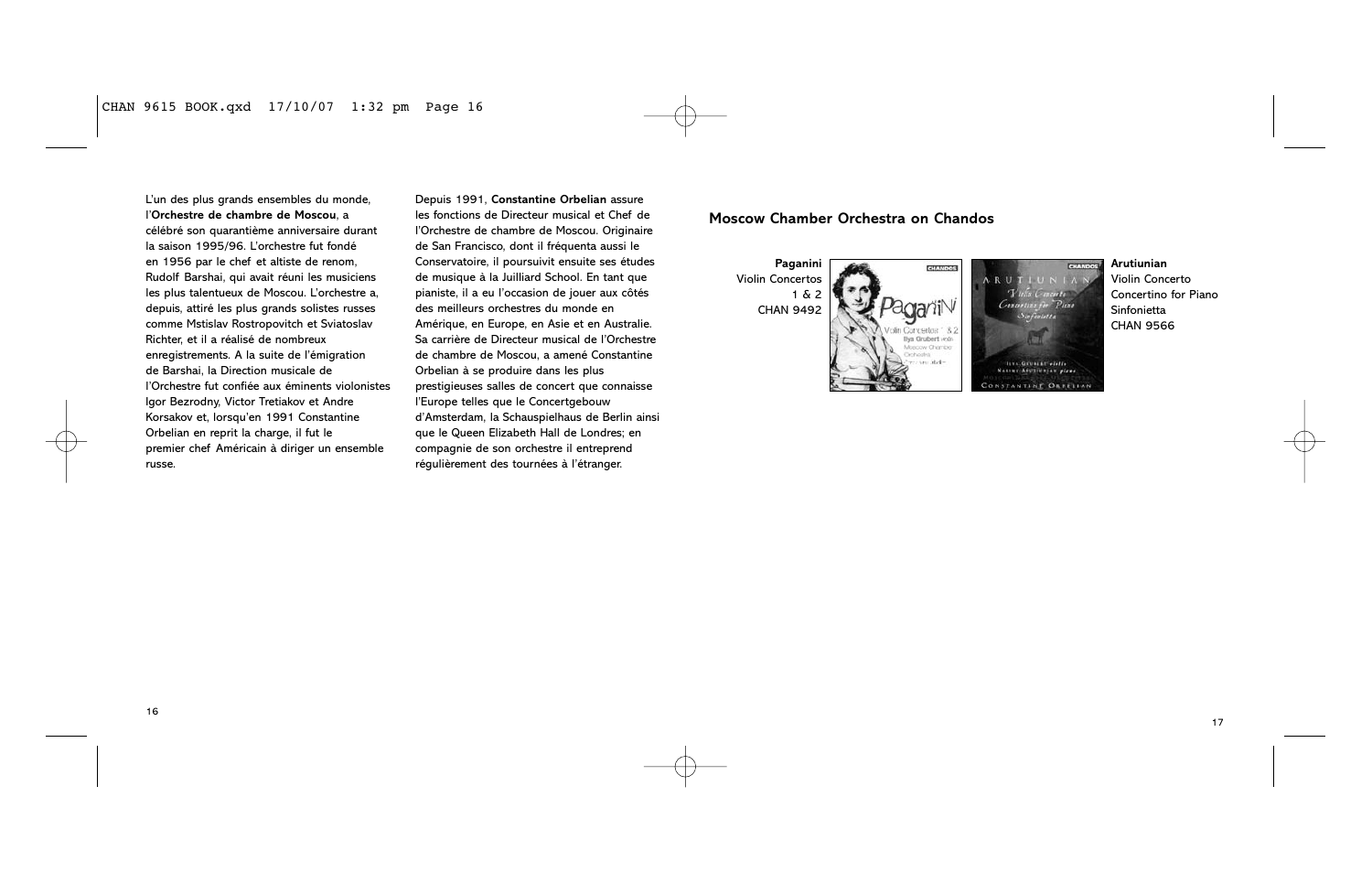CHAN 9615 BOOK.qxd 17/10/07 1:32 pm Page 18

We would like to keep you informed of all Chandos' work. If you wish to receive a copy of our catalogue and would like to be kept up-to-date with our news, please write to the Marketing Department, Chandos Records Ltd, Chandos House, Commerce Way, Colchester, Essex CO2 8HQ, United Kingdom.

You can now purchase Chandos CDs directly from us. For further details please telephone +44 (0) 1206 225225 for Chandos Direct. Fax: +44 (0) 1206 225201. E-mail: chandosdirect@chandos-records.com

The Moscow–Paris Commercial Bank is sponsor of the Moscow Chamber Orchestra

**Producer & engineer** Tatiana Vinnitskaya **Mastering** Oleg Ivanov **Recording venue** Studio No. 5, State Recording Studios; February & May 1997 **Front cover** *A World of their own*, Oil on panel, 1905 by Sir Lawrence Alma-Tadema (Bequest of Charles Phelps & Anna Sinton Taft, The Taft Museum, Cincinnati, Ohio) **Back cover** Photo of Ilya Grubert by Romain d'Ansembourg **Design** Sarah Wenman **Booklet typeset by** Dave Partridge **Booklet editor** Kara Lyttle **Copyright** Boosey & Hawkes Ltd 1998 Chandos Records Ltd P 1998 Chandos Records Ltd C Chandos Records Ltd, Colchester, Essex, England Printed in the EU



**Constantine Orbelian**

18